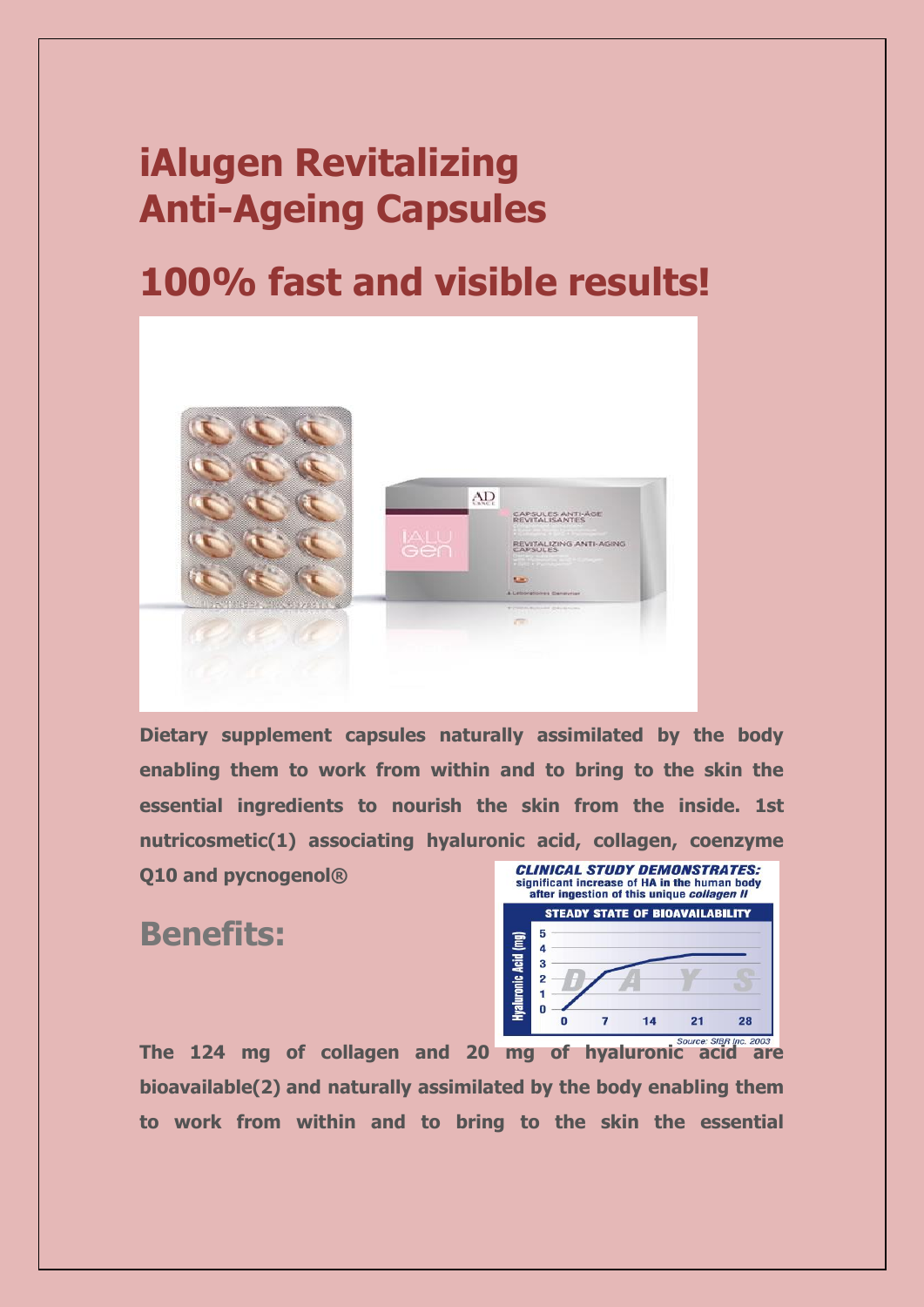**ingredients to nourish the skin. The 10 mg of coenzyme Q10 and 15 mg of pycnogenol® bring radiance to the skin(3)(4).**

**Hydrolyzed and denatured (modified) to low molecular weight compounds that increase bioavailability and absorption into bloodstream after an oral dose. Other native or undenatured products DO NOT have this high absorption rate due to their larger molecule** size. **Size. Supports healthy joint function by strengthening cartilage and the**  *joint* structure\* **structure**\* **Improves joint comfort associated with sore and stiff joints. May help promote** *promote promote promote promote promote promote promote promote promote promote promote promote promote promote promote promote promote* **Supports healthy skin function by increasing skin hydration.**

### **Key active components:**

**BioCell Collagen II contains highly efficacious and naturally occurring levels of Hyaluronic acid (HA sometimes called hyaluronan), depolymerized chondroitin sulfate (smaller molecules which means a higher absorption rate to users), protein (hydrolyzed collagen type II), and cartilage matrix glycoprotein.**

### **Skin health:**

**Collagen is one of the most important substances required for the proper functioning of skin. It provides structural support to the skin thereby increasing elasticity and skin tone. Hyaluronic acid is also present in skin tissue including both the dermis (interior) and epidermis (exterior). It supports healthy skin function. In one study published in the Journal of Cellular Physiology in 1998, HA was shown to help proliferation of healthy skin cells in a collagen matrix.**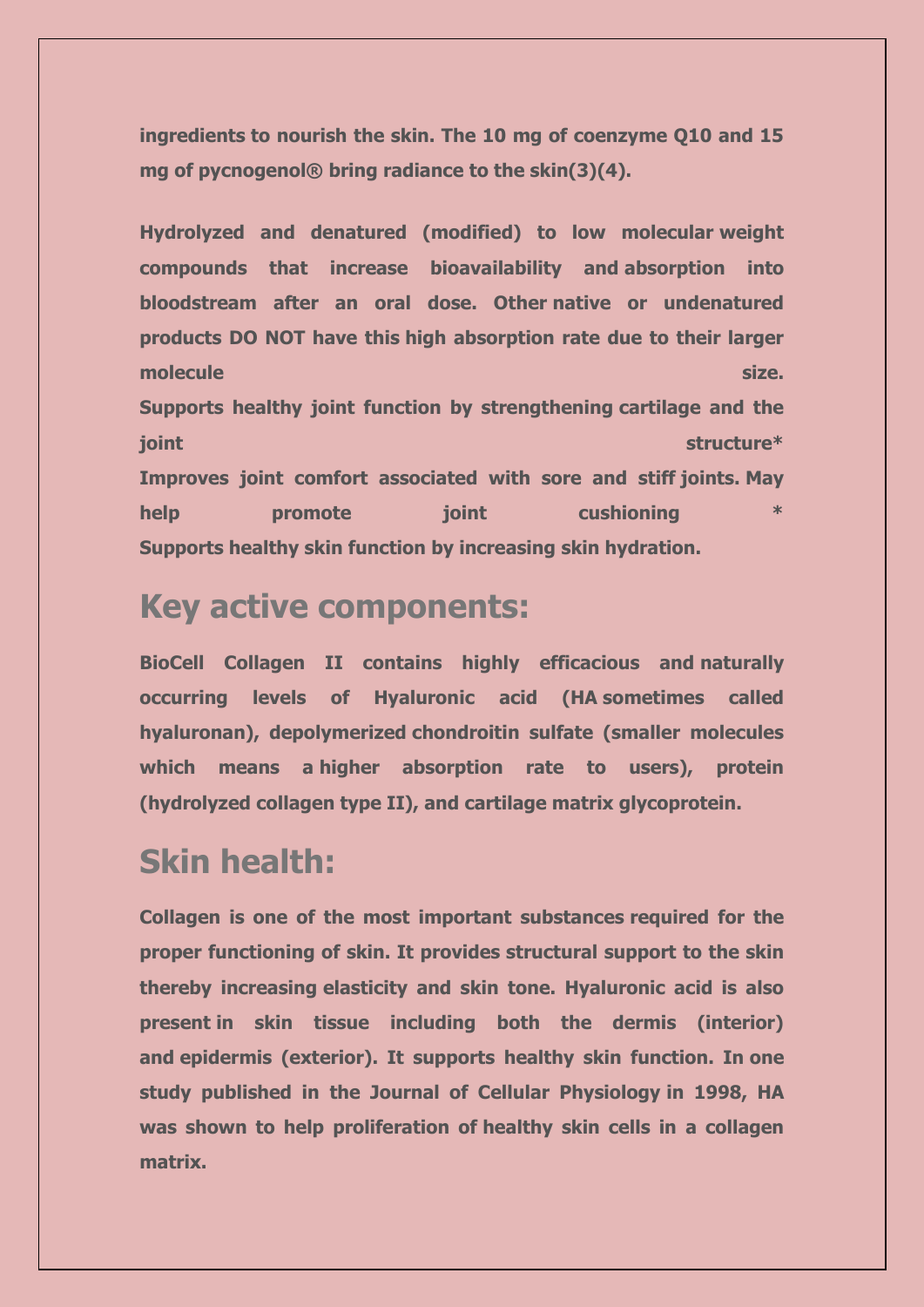**HA enhances skin moisture (hydration) and functions as a lubricant between the collagen matrixes of the skin. Since it is a component of the skin structure and declines with age, supplementation can insure adequate levels remain in the skin to support its healthy appearance and function.**

**A bioassay report demonstrated the effectiveness of BioCell Collagen II in inhibiting hyaluronidase. The hyaluronidase enzyme degrades hyaluronic acid (HA), a glycosaminoglycan extracellular matrix constituent which can contribute to signs of aging on the skin. HA is found in varying levels in the dermis. Variations in levels account for natural skin alterations associated with aging, such as decreased turgidity, less support of microvessels, wrinkling, and altered elasticity. By inhibiting hyaluronidase, levels of HA in the skin can increase, reducing wrinkling while enhancing natural collagen production. HA has been shown to promote fibroblast proliferation. Since fibroblasts are an important source of collagen, inhibition of hyaluronidase may enhance HA levels and increase collagen production.**

### **Instructions for use**

**By oral route, from the age of 30, for all skin types, to complement creams or injections.**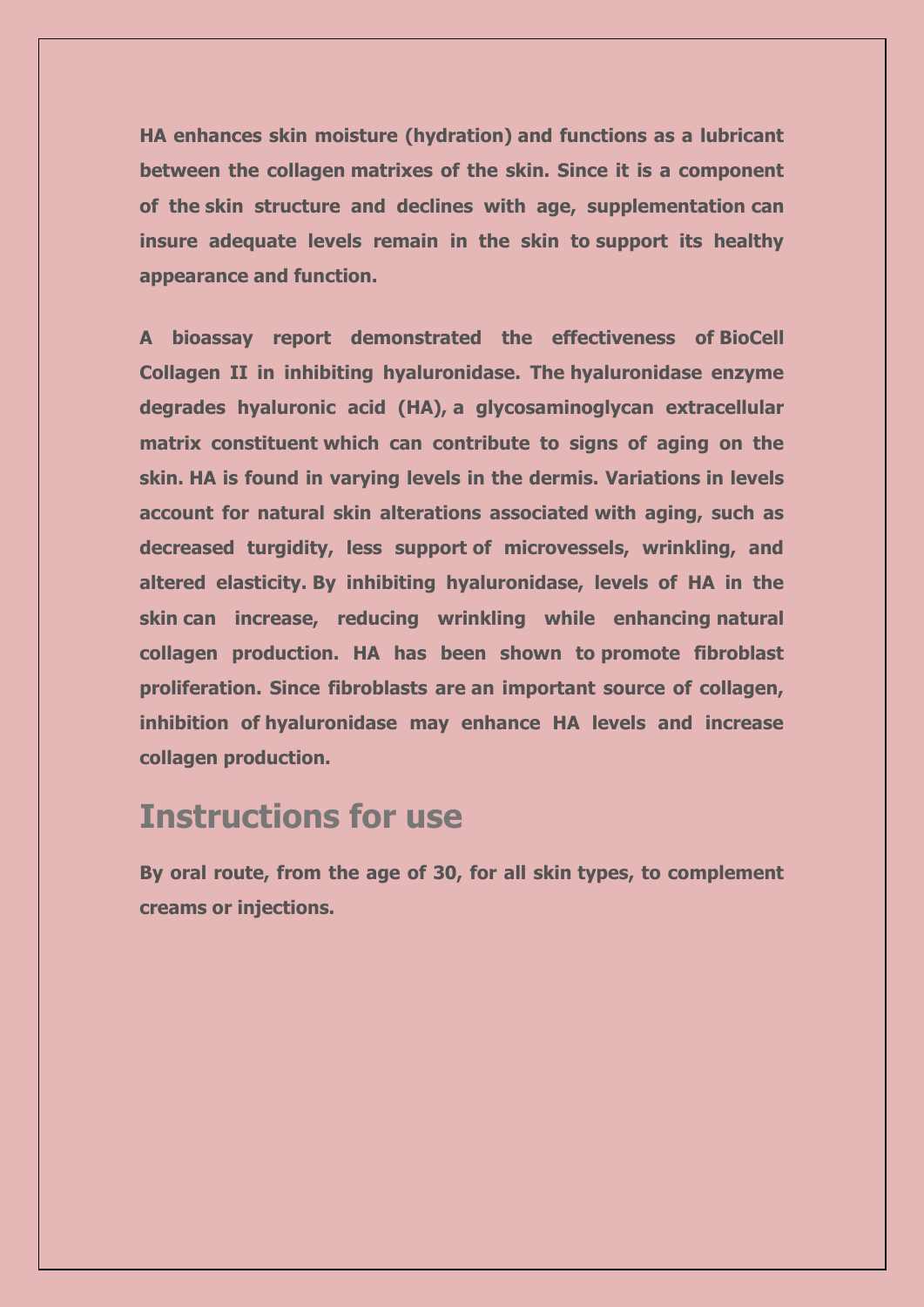

**Laboratoires Genévrier has built a strong reputation with healthcare professionals and are recognized as experts in biotechnology with its cell-therapy centre, aiming at developing innovative solutions, in particular in dermatology. Leveraging on its medical expertise and full knowledge of hyaluronic acid, Laboratoires Genévrier is committing to bring its know-how in dermocosmetics. By aging, the aspect of your skin modifies. Collagen, elastin and hyaluronic acid which confer resistance, elasticity and flexibility to the skin decrease and wrinkles appear. Thinner, less elastic, less firm, skin loses its youthfulness and needs particular nourishing care. To counteract the effects of ageing, Laboratoires Genévrier has developed these anti-ageing capsules based on a formula containing hyaluronic acid along with youthful ingredients which act in synergy to enhance the appearance of both young and mature skins. This synergy provides action against wrinkles and natural results. Day by day your skin is visibly younger!**

**(1) IMS data December 2013. (2) Biocell collagen II®: clinical review & technical outline, 2007. (3) Ernst, L.Dallner, G, Biochimical, physiological and medical aspects of ubiquinone function, Biochim. Biophys. Acta. 1995, May 24; 1271 (1): 195-204. (4) Schönlau, F. The cosmeceutical Pycnogenol. J Appl Cosmetol, 2002, 20:241-246.(5)** Monadia - sensorial evaluation on 80 subjects -